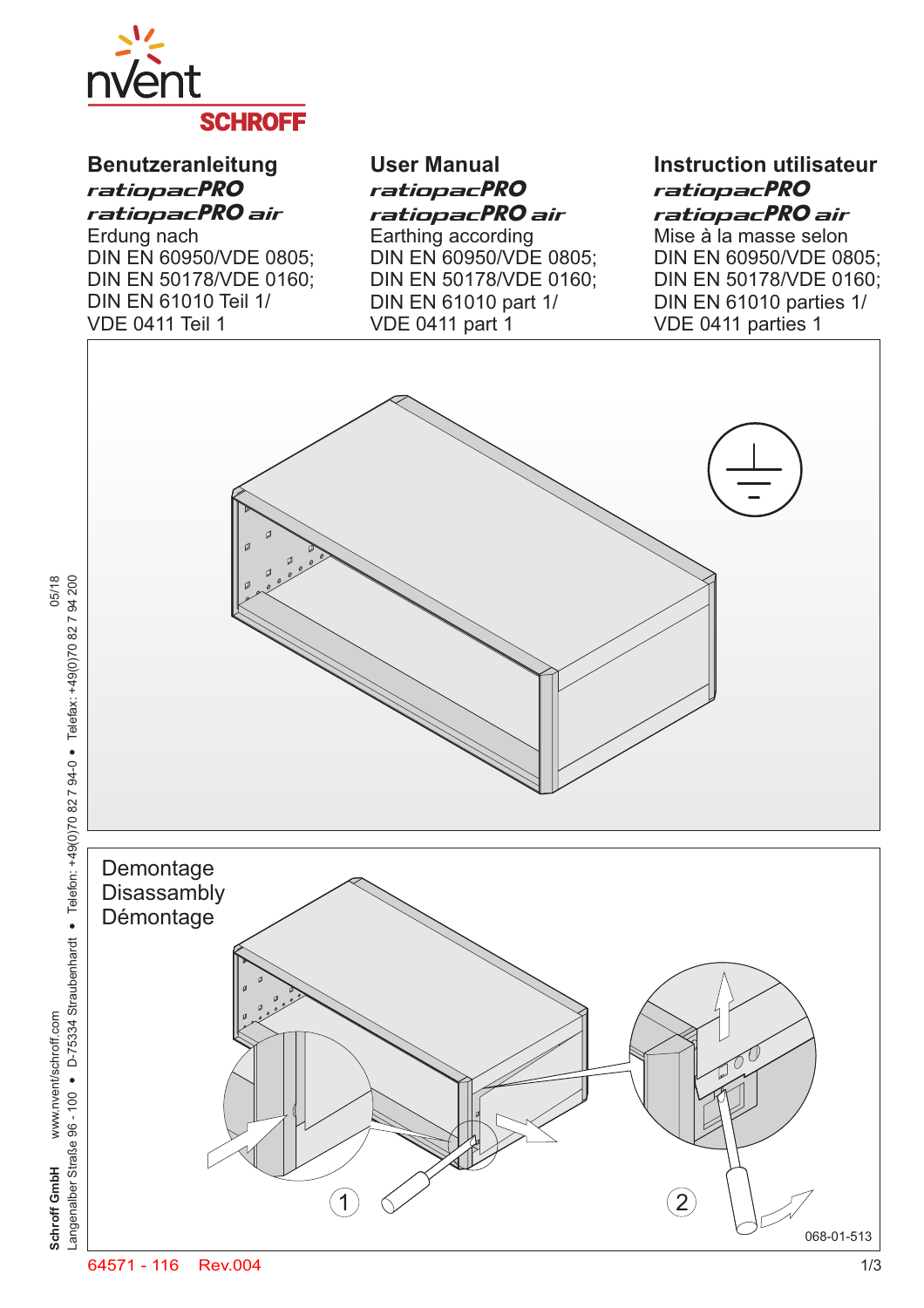



## **Vorsicht Lebensgefahr!**

Elektromontage nur durch Fachpersonal zulässig. VDE-Vorschriften beachten!

#### **Danger!**

Electrical assembly must be carried out by technical staff only according to VDE/IEEE regulations.

## **ATTENTION Danger de mort!**

Montage électrique réservé exclusivement au personnel qualifié. Respecter les recommendations VDE.

## **"Äußerer Anschlußpunkt"**

Die Schutzleiterzuleitung zum "Äußeren Anschlußpunkt" erfolgt kundenseitig und darf bei diesem Erdungsset den Kabelquerschnitt von 1,5 mm<sup>2</sup> nicht überschreiten. Am äußeren Anschlußpunkt wird das Erdungszeichen angebracht.

## **Frontplatten / Fronttüren**

Besteht die Gefahr, daß im Versagensfalle berührungsge-fährliche Spar $\footnotesize \rm \tau$ yng in Bereich der Frontplatte ge-langen, so ist diese ebenfalls nach VDE-Richtlinien zu erden.

## **Hinweis**

Für die VDE-gerechte Erdung des Endgerätes ist der Endbenutzer verantwortlich.

## **"External connection point"**

The customer connects the earth/ground to the "external connection point"; the cable cross-section of 1.5 mm² should not be exceeded with this earthing/grounding kit. The earth/ground label is attached at the external connection part.

## **Frontpanels / Front door**

In the event of a failure, wich could cause high voltage to reach the front panel, the panel should be GND/earthed to VDE specifications.

## **Note**

The final user is responsible for GND/earthing the final equipment to VDE specifications.

## **"Point de raccordement externe"**

La pose du conducteur qui relie le "point de raccordement externe" incombe à l'acquéreur. La section du conducteur ne doit pas dépasser 1,5 mm² pour ce kit de mise à la masse. Au point de raccordement externe se trouve le symbole de masse

## **Faces avant/Porte avant**

Suite à un défaut, les faces avant peuvent se trouver sous tension: elles doivent donc également être reliées à la masse, conformément à la norme VDE.

## **Remarque**

La mise à la masse conformément à la norme VDE de l'appareil incombe à l'utilisateur final.